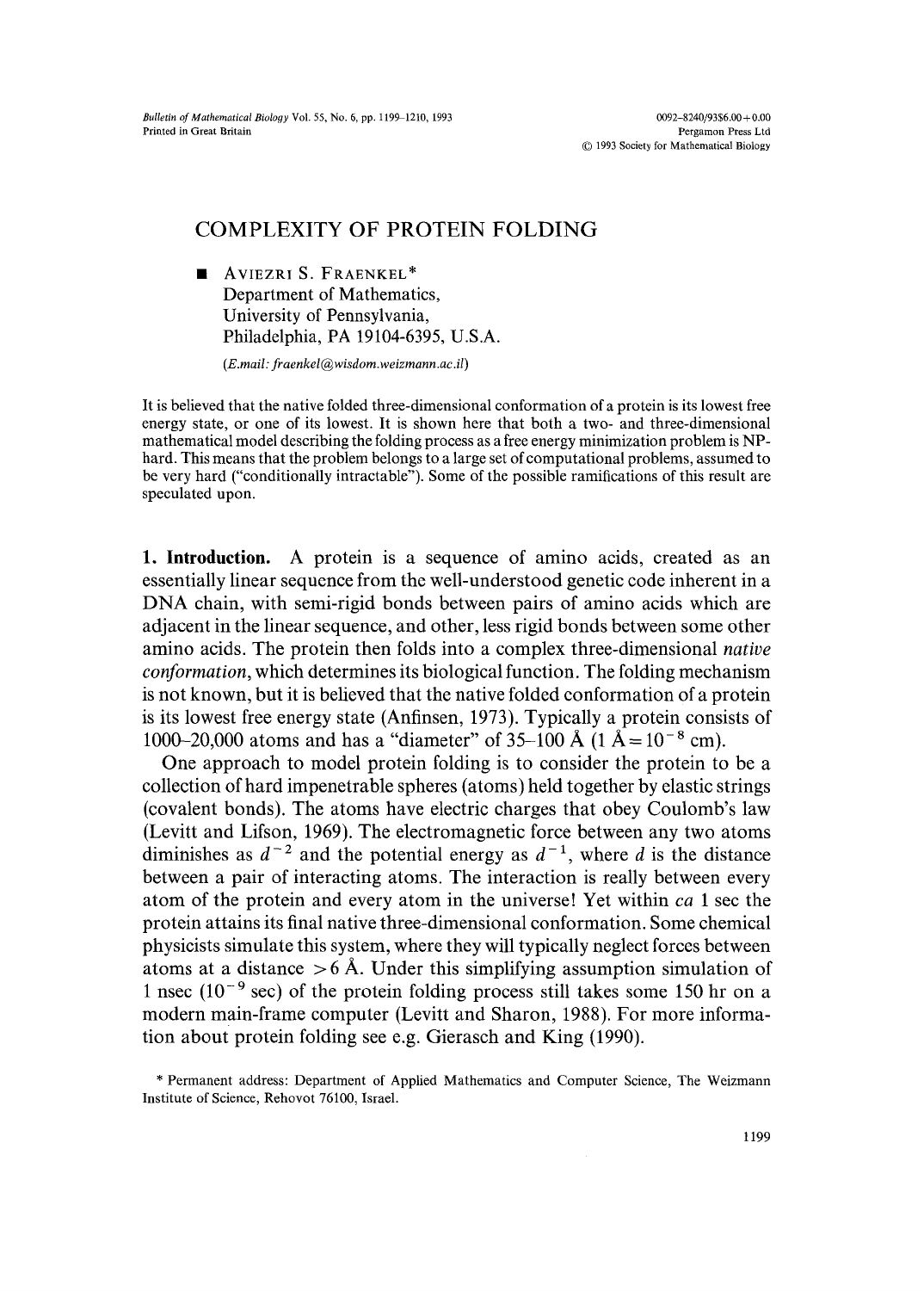1200 A.S. FRAENKEL

In Section 2 we give some background on computational complexity and NP-completeness and in Section 3 we present a two-dimensional model of protein folding and prove it to be NP-complete. The result has been announced in Fraenkel (1990). We also indicate how the proof can be extended to a threedimensional model. In the final Section 4 we speculate about possible ramifications of this and other NP-complete models of fragments of nature. Recently Unger and Moult (1993) have shown a three-dimensional protein folding model to be NP-complete.

**2. Computational Complexity and NP-Completeness.** The computational complexity of a problem is usually measured in terms of the number of "steps" or "time" to solve it, as a function of the problem's input size. A problem is called *tractable* if this function is polynomial; intractable otherwise. Thus, sorting *n* integers is tractable: it can be done in  $O(n \log n)$  comparison steps. The following reasons motivate this convention:

- (i) Normally, only tractable problems can be solved on a computer in reasonable time. Suppose that each of the problems  $\pi_1$ ,  $\pi_2$  and  $\pi_3$  has input size *n* and that the best algorithms ( $=$  "lower bounds") for solving them need n,  $n^2$  and  $2^n$  steps, respectively. If the rate of our machine is 10<sup>6</sup> steps/sec then for  $n = 60$ ,  $\pi_1$  requires 0.00006 sec for execution,  $\pi_2$ 0.0036 sec and  $\pi$ <sub>3</sub> 366 centuries!
- (2) The input size of a problem that can be solved in a reasonable fixed time is of practical value only for tractable problems. Thus, for say 5 hr of uninterrupted computation  $\pi_1$  can have input size  $18 \times 10^9$ ;  $\pi_2$  has size  $13.4 \times 10^{4}$  and  $\pi_3$  only 34. Moreover, any 10-fold gain in speed that technological advances may yield increases the size of a problem with an  $O(n^k)$  algorithm that may be solved in a fixed time by the factor  $10^{1/k}$ , whereas the size of a problem with an  $O(c^n)$  algorithm is increased only by an *additive* amount of  $log_a 10$  ( $c > 1$ , a constant).
- (3) The most simplistic approach to solving a problem is to explore its entire "search tree", i.e. searching through all possibilities. Except for trivial problems, this search constitutes an exponential algorithm. Thus, a problem whose best algorithm is exponential has often no essentially better algorithm than to search through all or most possibilities.

(In reality the world is not so simple; mostly in the pessimistic direction: there are problems which are polynomial and still appear to be intuitively intractable in two different senses ! This is implied by the recent Robertson and Seymour (1988) theory in graph minors.)

Many problems can be shown to be tractable, simply by producing a polynomial algorithm for them. Some problems can be proved to be intractable. However, for the bulk of interesting problems both tractability and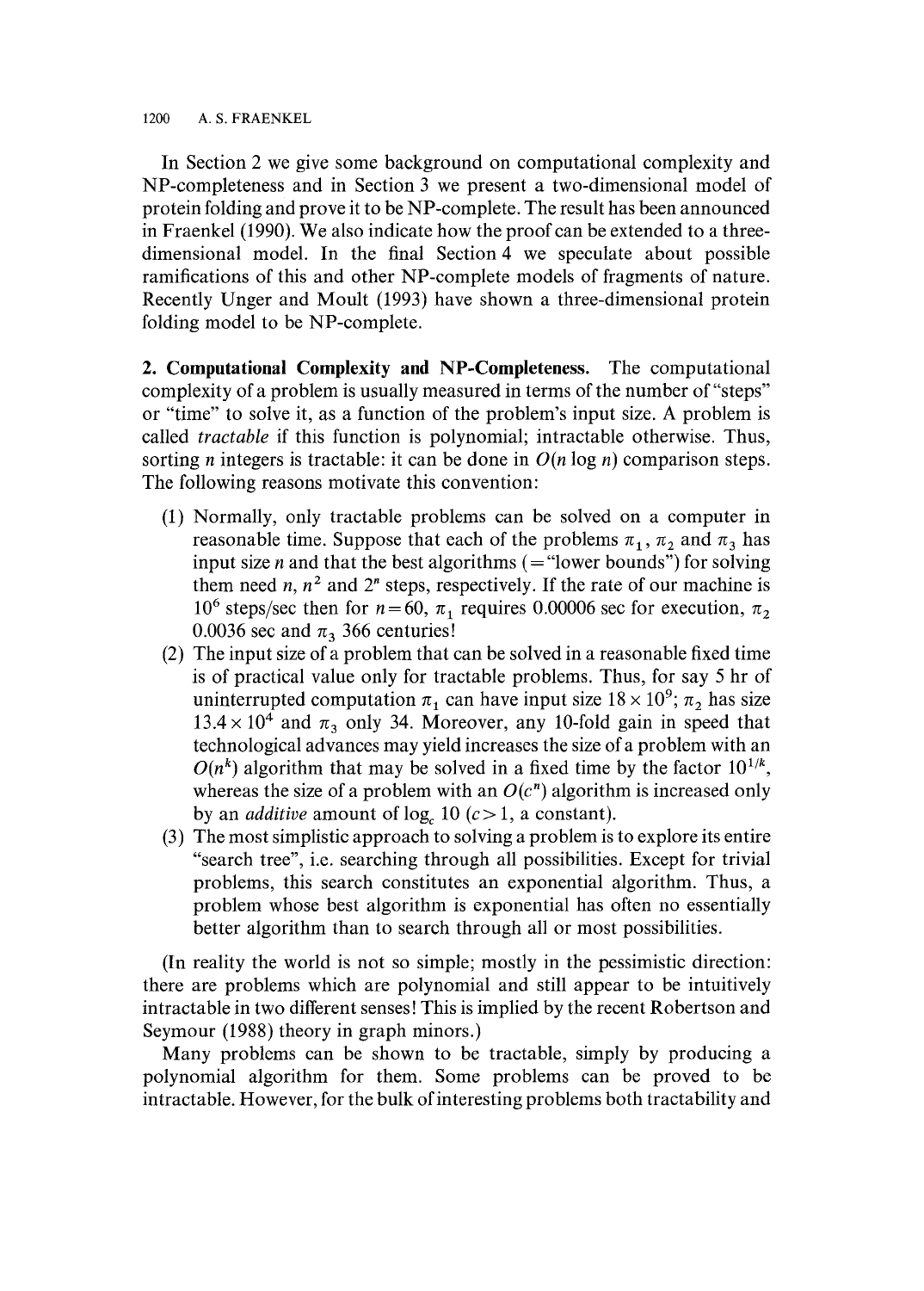intractability appear to be rather difficult to establish at present. For a large subset of them we can do the next best thing, which is to establish *completeness,*  such as NP-completeness. For the moment we restrict attention to *decision problems,* i.e. problems for which the answer is YES or NO.

A decision problem  $\pi$  is NP-complete if:

- (i) Given any solution for  $\pi$ , its validity can be verified in polynomial time (but there may not be a deterministic polynomial algorithm for finding a solution; we say that the problem has a "nondeterministic" algorithm). So the P of NP stands for Polynomial, N for Nondeterministic.
- (ii) If  $\pi$  can be shown to be tractable then all NP-complete problems are tractable; if  $\pi$  can be shown to be intractable then all NP-complete problems are intractable.

Since the best known algorithm for any NP-complete problem is at present non-polynomial, all NP-complete problems are presently "practically intractable" or "conditionally intractable". For a thorough treatment of NPcompleteness see Garey and Johnson (1979).

A common way to prove that a problem  $\pi$  is NP-complete consists of three phases:

- (a) *NP-Membership.* Show (i) directly. This is usually, but not always, the easy part of the proof.
- (b) *Construction*. Select an NP-complete problem  $\pi'$ , consider an arbitrary generic instance x of  $\pi'$  and select a function f such that  $f(x)$  is some instance of  $\pi$  and  $f(x)$  is constructed in time which is polynomial in the size of x. This phase is normally called the polynomial *construction.*
- (c) *YES-Equivalence.* Show that the answer to x is YES if and only if the answer to  $f(x)$  is YES.

Phases (b) and (c) together are called a *reduction* of  $\pi'$  to  $\pi$ . Notation:  $\pi' \propto \pi$ . The intuitive meaning of (a) and (b) should be clear: given an arbitrary instance x of  $\pi'$ , it is transformed polynomially into a particular instance  $f(x)$  of  $\pi$  (Fig. 1). If  $\pi$  is polynomial then, in particular,  $f(x)$  can be decided in



Figure 1. The intuitive meaning of a reduction.

polynomial time; the answer to  $f(x)$  is YES if and only if the answer to x is YES. Thus, the polynomial algorithm for solving  $\pi$  and the polynomial f constitute a polynomial algorithm for solving  $\pi'$ . Equivalently,  $\pi'$  intractable implies  $\pi$ intractable.

Within the so-called *Turing machine* model (see e.g. Garey and Johnson,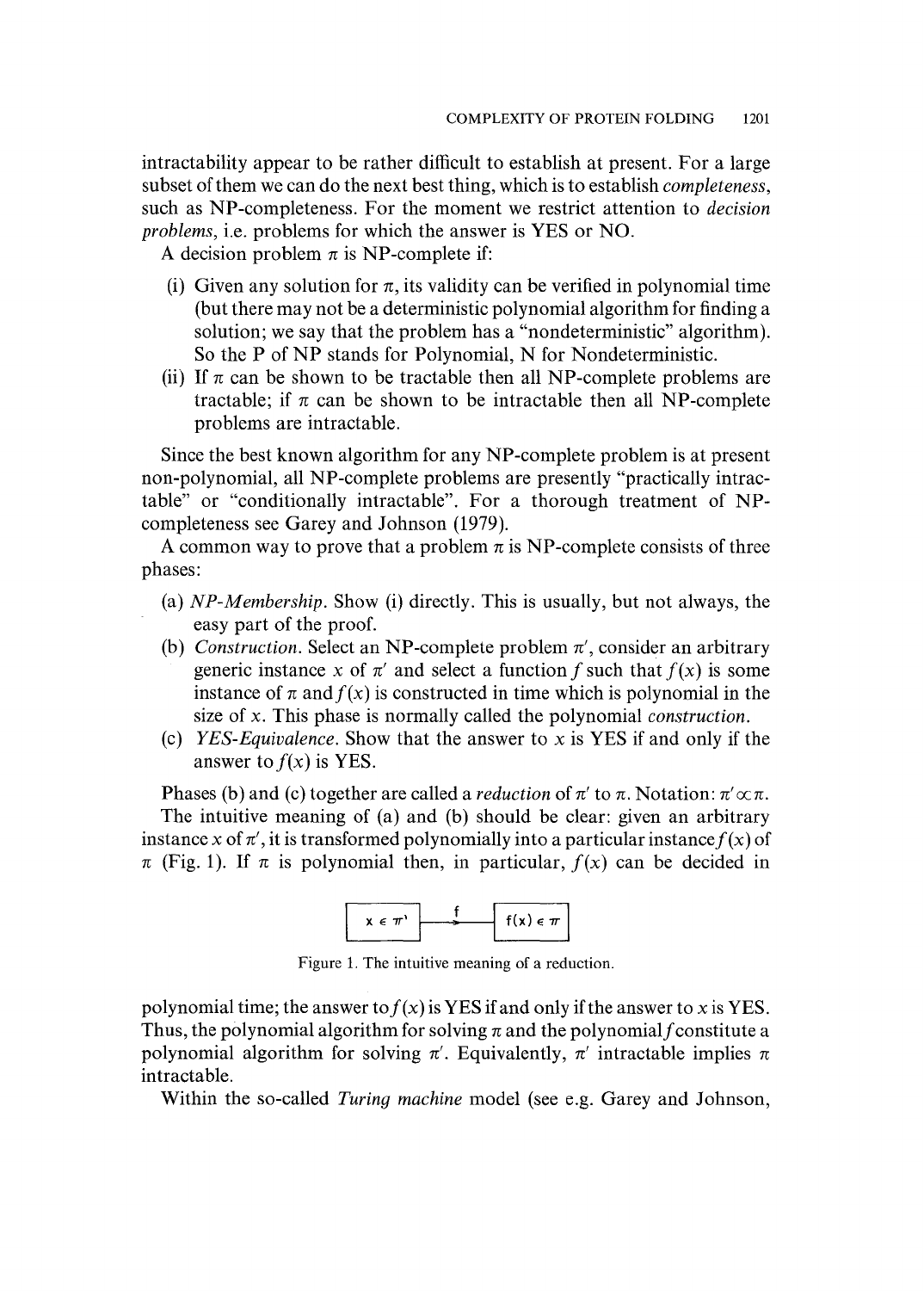1979) it is customary to denote by P the set of all tractable problems and by *NP*  the set of all problems whose solutions can be verified in polynomial time. Then clearly  $P \subseteq NP$ . A major unsolved problem in theoretical computer science is whether  $P = NP$  or not. It is customarily conjectured that  $P \neq NP$ . Any NPcomplete problem belongs to the hardest problems in *NP,* in the sense that if  $P \neq NP$  then the NP-complete problems are intractable.

Consider the problem:

*Three-dimensional matching* (3DM). Given three sets, X, Y, Z, with the same cardinality  $|X| = |Y| = |Z| = q$ , and a collection,  $R \subseteq X \times Y \times Z$ , does R contain a *matching*, i.e. a subset  $M \subseteq R$  with  $|M| = q$ , such that for every two distinct triples  $(x_1, y_1, z_1), (x_2, y_2, z_2) \in M$  we have  $x_1 \neq x_2, y_1 \neq y_2, z_1 \neq z_2$ ?

Example.  $X = \{x_1^{\prime}, x_2\}, Y = \{y_1, y_2\}, Z = \{z_1, z_2\}, \text{ and } R = \{r_1 = (x_1, y_1, z_2),$  $r_2=(x_1, y_2, z_1), r_3=(x_1, y_2, z_2), r_4=(x_2, y_2, z_1)$ . Then  $q=2$ ,  $k=4$  and  $M = \{r_1, r_4\}.$ 

Whereas two-dimensional matching (only two sets and R consists of ordered pairs of terms from these sets), also known as the *Marriage Problem,* is wellknown to be tractable, the problem 3DM is NP-complete. See e.g. Garey and Johnson (1979).

3. **NP-Completeness of Protein Folding.** We consider the following twodimensional model for protein folding.

*Minimum free energy conformation of protein* (MEP). Given a graph  $G = (V, A)$  (with vertex set V and edge set A),  $V \subset \mathbb{Z} \times \mathbb{Z}$  (i.e. V consists of lattice points in the plane),  $A = A_1 \cup A_2$ ,  $A_1 \cap A_2 = \emptyset$ , a function  $C: V \rightarrow \{-1, 0, 1\}$  (the charges),  $K \in \mathbb{Z}^-$  (energy bound) and  $L \in \mathbb{Z}^+$  (maximum distance). Is there a rearrangement V' of V with  $V' \subset \mathbb{Z} \times \mathbb{Z}$  which preserves  $d(\bar{u}, \bar{v})$  for all  $(\bar{u}, \bar{v}) \in A_1$ , such that  $E \le K$ , where  $E = \Sigma C(\bar{u})C(\bar{v})/d(\bar{u}, \bar{v})$ , summed over all vertices  $\bar{u} = (x_1, x_2, \bar{v})/d(\bar{u}, \bar{v})$  $y_1$ ,  $\bar{v} = (x_2, y_2)$  with  $(\bar{u}, \bar{v}) \notin A_1$  and  $d \le L$ , where d is the discretized Euclidean distance  $\left[ ((x_2-x_1)^2 + (y_2-y_1)^2)^{1/2} \right]$ ?

Our purpose is to show that the decision problem MEP is NP-complete. The corresponding optimization problem—where we ask for  $min(E)$  rather than only  $E \le K$ —is then clearly not any easier than MEP. In general, if a decision problem  $\pi_1$  is NP-complete then its corresponding optimization problem  $\pi_2$  is said to be *NP-hard.* We note that NP-hard problems are not any easier to solve than the NP-complete problems they correspond to.

The NP-membership of MEP follows from the observation that, given any solution to MEP, we have only to check that  $d(\bar{x}, \bar{y})$  is preserved for all  $(\bar{x}, \bar{y})$  $\bar{y}$ ) $\in$  A<sub>1</sub> and that  $E \le K$ , both of which can be done in time which is a polynomial in the input size of G.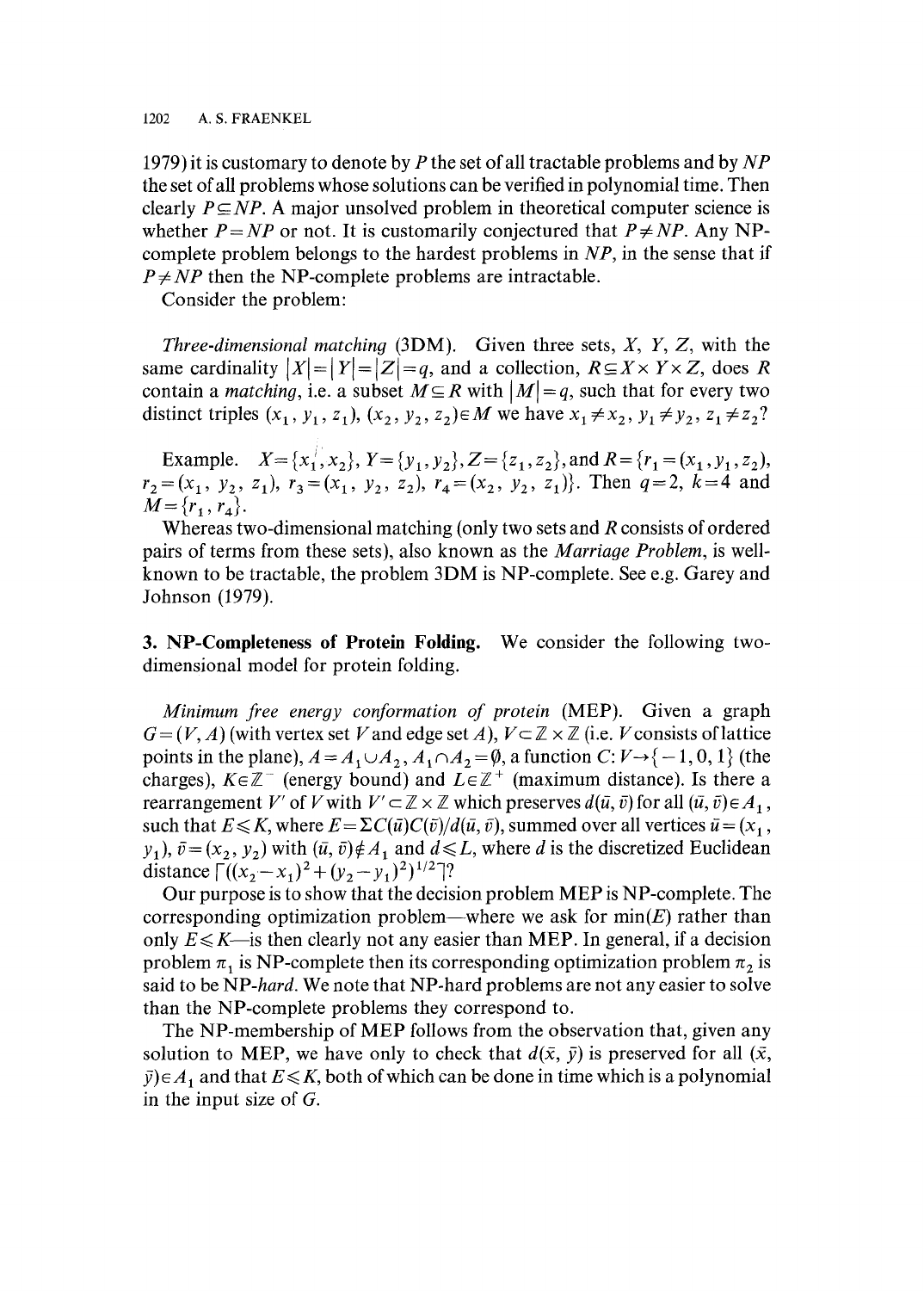We show 3DM $\alpha$ MEP. Let  $X = \{x_1, \ldots, x_q\}$ ,  $Y = \{y_1, \ldots, y_q\}$ ,  $Z = \{z_1, z_1, \ldots, z_q\}$  $\ldots$ ,  $z_q$ } and  $R = \{r_1, \ldots, r_k\} \subseteq X \times Y \times Z$  be an instance of 3DM. We have to construct in polynomial time a graph  $G=(V, E), V\subset\mathbb{Z}^2, K, L\in\mathbb{Z}^+$  and a function  $C: V \rightarrow \{-1, 0, 1\}$  such that R contains a matching  $M \subseteq R$  if and only if there is a rearrangement V' of V with  $V' \subset \mathbb{Z}^2$  which preserves  $d(\bar{x}, \bar{y})$  for all  $(\bar{x}, \bar{y})$  $\bar{y}$ ) $\in$  A<sub>1</sub>, such that  $E \le K$ .

The basic building block for constructing G is a "square" subgraph  $G_1$ (Fig. 2), consisting of four vertices on the corners of a unit lattice square, connected by four edges in  $A_1$ , forming a circuit. The charges on the vertices are indicated in the four corners, where  $-$  denotes  $-1$  and  $+$  denotes 1.



Figure 2. The basic building block  $G_1$ .

Using  $G_1$  we construct the larger subgraphs of G: the *bed, k rods* and  $k-q$ *caches•* The bed consists of a *bedstead* composed of two parallel horizontal bedstead rails, each of length  $4(k+3q) + 1$ , the left part encasing the mattress of length 12q, consisting of 3q + 1 vertical *cross bars,* partitioning the mattress into 3q *pillows*. The right part of the bed consists of the *bedpost* of length  $4k + 1$ , containing k vertical *chests* of heights  $10+3i$  ( $1 \le i \le k$ ), measured from the upper bedstead rail. The k (vertical) rod *handles* have matching lengths. Each of the k (horizontal) rod *blocs* contains three copies of  $G<sub>1</sub>$ , whose locations reflect  $r_1, \ldots, r_k$ : Order  $X \cup Y \cup Z$  as follows:

$$
X \cup Y \cup Z = \{x_1, \ldots, x_q, y_1, \ldots, y_q, z_1, \ldots, z_q\}.
$$

If  $r_i = (x_h, y_j, z_l)$   $(1 \le h, j, l \le q)$ , then the copies of  $G_1$  on the bloc of rod  $R_i$  are at distances:

$$
(4(k+3q-i+1-h)+1, 4(k+2q-i+1-j)+1, 4(k+q-i+1-l)+1)
$$

from the rod handle of  $R_i$  (1  $\le i \le k$ ). Each rod handle contains two copies of  $G_1$ , in addition to one copy of  $G_1$  (with four 0-charges) at the intersection of each rod handle with its rod bloc.

The  $k - q$  caches are placed to the left of the left end of the bedstead rails, at a distance which is larger by 1 than the sum of the lengths of all the k rod blocs and handles from that left end. The charges are distributed as indicated in Fig. 3, which describes the global construction, which is complete by putting  $L=1$  and:

$$
K = -8(2k+3q).
$$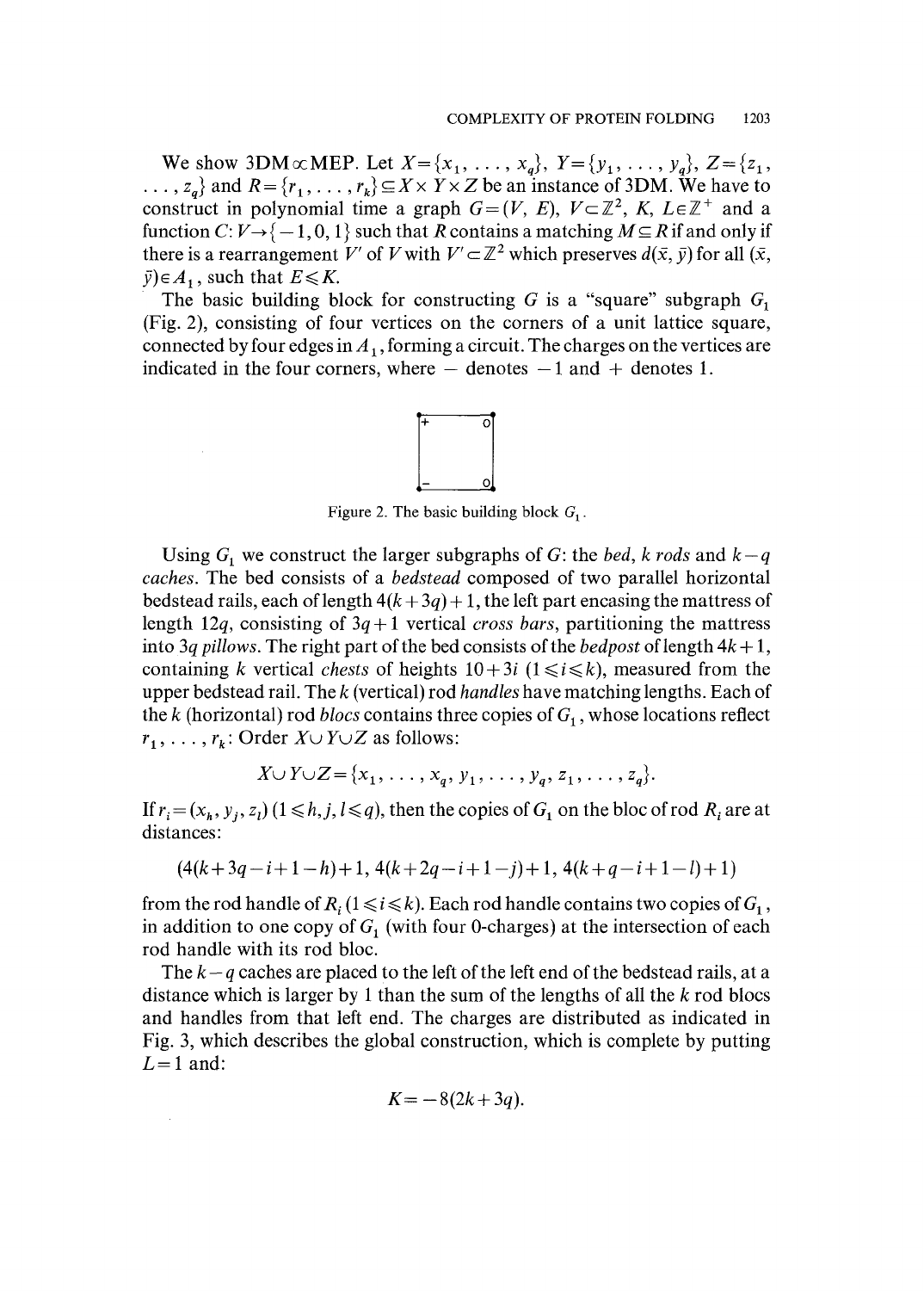

Figure 3. The global construction for the example at the end of Section 2.

Note that each of the three  $G_1$ -copies on the rod blocs has two  $+1$  and two  $-1$ charges, distributed as shown in Fig. 3. The pillows have a complementary charge distribution, so that each  $G_1$ -copy of a rod bloc, when embedded in the center of a pillow, will contribute a minimum of  $-8$  to the energy. Analogously, the charge distribution on any rod handle is such that if it is embedded in a chest of the bedpost or in a cache it will also contribute  $-8$  to the energy.

In Figs 2, 3 and 4 edges drawn horizontally or vertically belong to  $A<sub>1</sub>$ , so they indicate that distances between their endpoints are preserved, whereas the other edges belong to  $A_2$ . Vertices connected by edges in  $A_2$  and any pair of nonadjacent vertices (i.e. there is no edge between them) can move around to form  $V'$ , subject to the constraints imposed by  $A_1$ -edges emanating from the pair to other vertices. Note that whereas  $V$  and  $V'$  are both embeddings in the planar lattice, the corresponding graphs are not necessarily planar. Thus, edges of  $A_1$  may overlay. See e.g. Fig. 4, which describes the folded version of the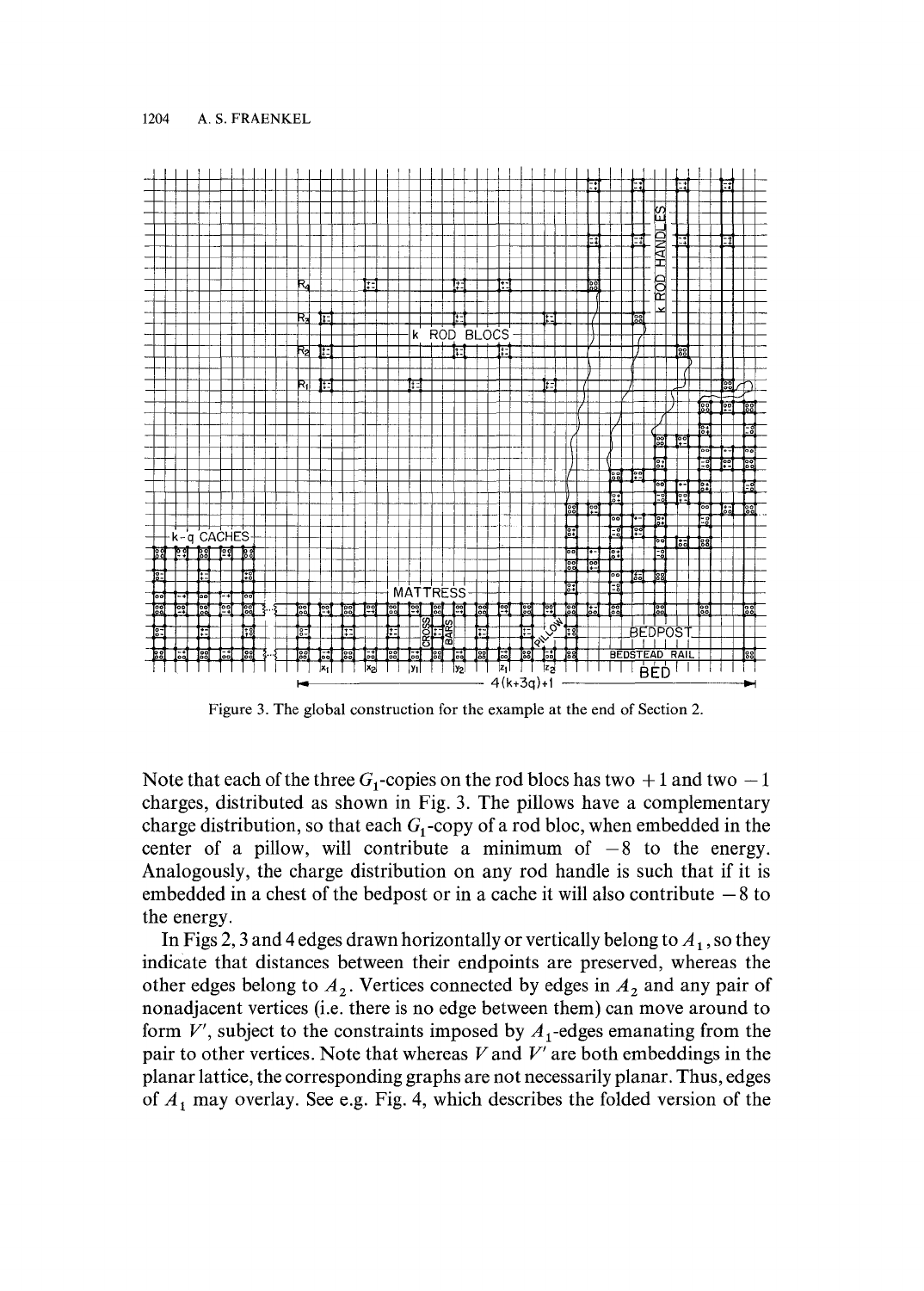

Figure 4. The folded version.

protein, where, e.g. edges of rod blocs overlay edges of cross bars and edges of rod handles overlay some edges of the caches.

Suppose that the given instance of 3DM has a matching  $M = \{r_i, \ldots, r\}$  $r_{i_q}$   $\subseteq$  R. The locations of the  $G_1$ -copies on the bloc of rod  $R_i$  realize the three coordinates of  $r_i$ . Thus, the rods  $R_{i_1}, \ldots, R_{i_q}$  can be embedded in the bed such that each pillow embeds precisely one  $G_1$ -copy and their handles are embedded precisely in the interiors of their matching chests. (In Fig. 3,  $R_1$  and  $R_4$  can be "lowered" and embedded in the bed in this way; the result is seen in Fig. 4.)

Each  $G_1$ -copy in a pillow or in a chest interior contributes  $-8$  to the energy, so the contribution of the embedded  $R_{i_1}, \ldots, R_{i_q}$  is  $-40q$ . The handles of the remaining  $k-q$  rods can be embedded in the  $k-q$  caches so as to contribute  $-16$  each. These handles thus contribute  $-16(k-q)$  to E. The total energy contribution is, therefore:

$$
-40q - 16(k - q) = -8(2k + 3q) = K.
$$

Now suppose that there is a rearrangement V' of V with  $V' \subseteq \mathbb{Z}^2$  such that  $E \le K$ . A rod whose bloc is embedded in the pillows and whose handle is embedded in its matching chest contributing  $-40$  to E, such as  $R_1$  in Fig. 4, is said to be *properly embedded* (in the bed). Each of the  $k-q$  rod handles, tucked away in the  $k-q$  caches (Fig. 4), contributes  $-16$  to E. Some or all of these  $k-q$  rod handles can be placed in some of  $k-q$  chests, without their blocs necessarily occupying the pillows, also contributing  $-16$  to E. A rod placed in a cache or in a chest such that the rod's handle contributes  $-16$  to E is said to be *properly placed.* 

If q rods are properly embedded and  $k - q$  rods are properly placed then the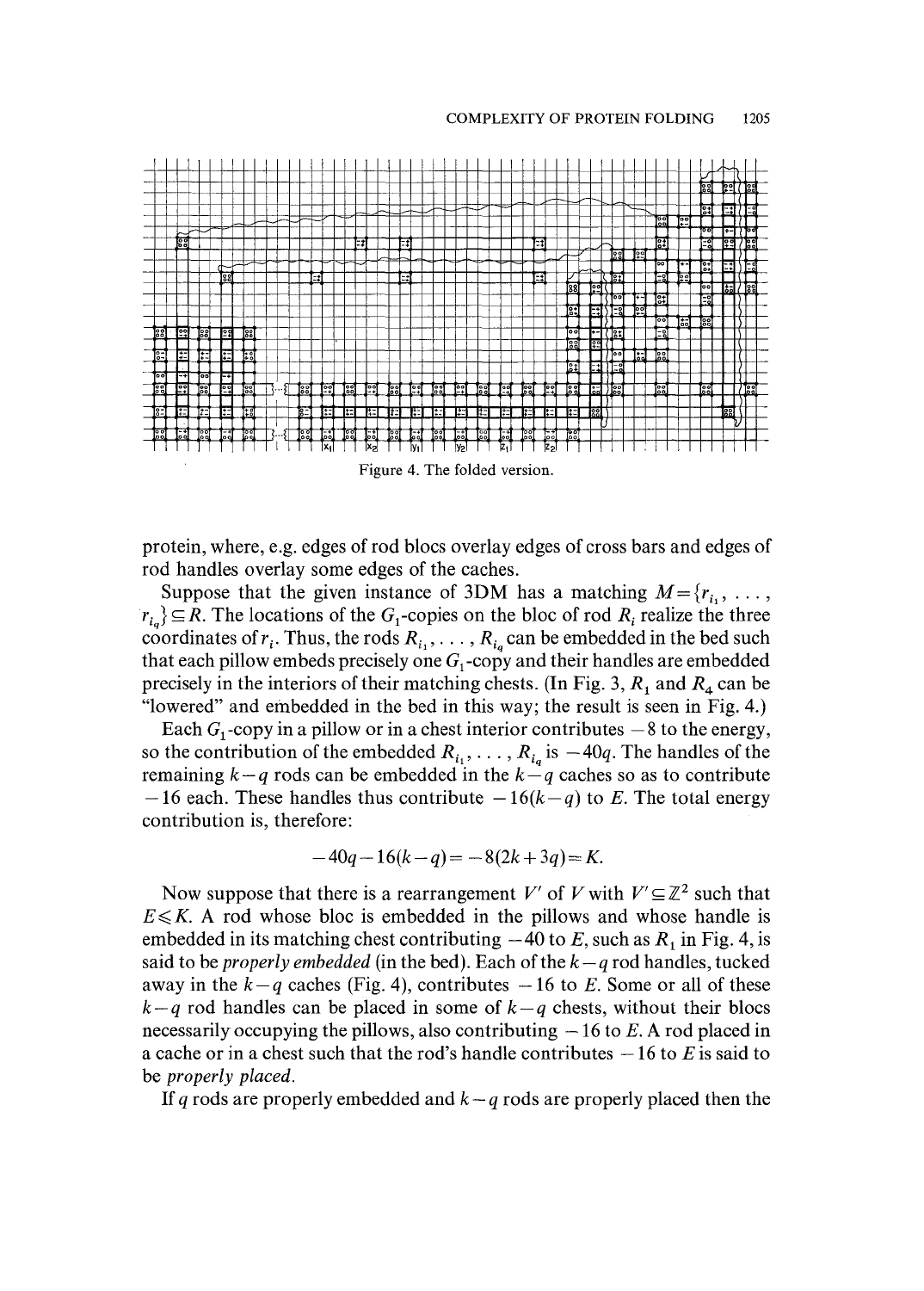total free energy is precisely  $K$ , as we saw above. Moreover, the proper embedding of the rods  $R_{i_1}, \ldots, R_{i_q}$  in the bed clearly implies that R has a matching  $M = \{r_{i_1}, \ldots, r_{i_n}\}$ . It suffices, therefore, to show that the free energy of any other rearrangement of V is larger than K (less than K in absolute value).

The proof is based on the observation that each vertex u of  $G_1$  with a nonzero charge on a rod can contribute at least  $-2$ , and that this lower bound is attained if and only if  $u$  is at distance 1 from 2 opposite charges at right angles from u, which, if adjacent to u, must be adjacent via edges of  $A_2$ . Since a rod has 20 nonzero charges, the minimum free energy it can possibly contribute is thus  $-40$ , which is attained in a properly embedded rod. Since a rod handle has eight nonzero charges, the minimum free energy it can possibly contribute is  $-16$ , which is attained in a properly placed rod.

The only charged vertices at right angles which can interact with a charged vertex at distance 1 from them are in the pillows, chests and caches. Thus, the only rearrangement which can possibly attain  $E$  is to have the  $k$  rods interact with the pillows and the interiors of the chests or caches. This already excludes interaction of any two or more rods outside these interiors, although in a configuration of, say, three rods, a right angle with the above charge property yielding  $-2$  to E can be made for some of the vertices on these three rods.

The geometry of the construction implies that the only way for a rod to contribute  $-40$  to E is to be properly embedded. Therefore, it suffices to show that if q rods are properly embedded then the  $k-q$  remaining rods, if properly placed, cannot be rearranged to contribute less than  $-16$  each.

The point here is to observe that the bloc of a rod properly placed in a chest cannot interact with the rest of the chest to lower E. This follows from the fact that the charge distributions on the handles and on the blocs are complementary to one another. Thus, only the proper embedding of  $q$  rods and the proper placement of  $k-q$  rod handles can contribute K to the free energy; and the proper embedding of the q rods in the 3q pillows implies that R has a matching M. This ends the proof.

Perhaps the graph of Fig. 3 does not appear to be very "linear" relative to the "folded" version of Fig. 4. However, the rods could have been drawn in Fig. 3 with all their blocs on one straight line, to the left of the bedstead rails. For elucidating the nature of the construction it was, however, more advantageous to draw the graph in a more compact form.

Our result holds also for a three-dimensional model of protein folding, defined the same way as MEP, except that  $V, V' \subset \mathbb{Z}^3, \bar{u} = (x_1, y_1, z_1), \bar{v} = (x_2,$  $y_2, z_2$ ) and  $d = \lceil ((x_2 - x_1)^2 + (y_2 - y_1)^2 + (z_2 - z_1)^2)^{1/2} \rceil$ . The changes in the construction are straightforward: the rods are cubic with square cross section; the bed and caches are also three-dimensional, with two-dimensional projections shown in Fig. 3, but open on top so the rods can enter. The proof then goes through with  $L=1$  and  $K=-16(2k+3q)$ .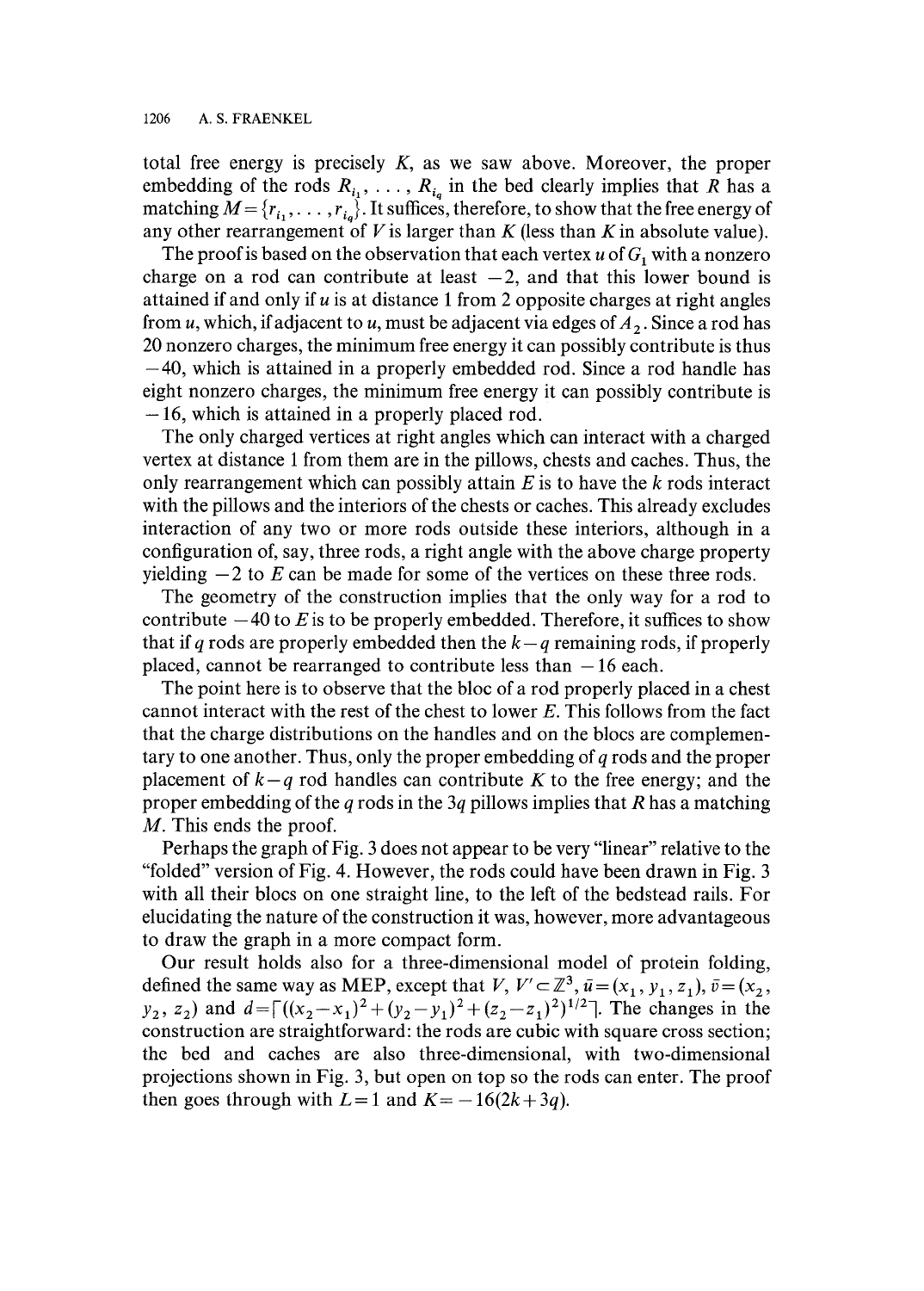4. **Speculations About Ramifications.** Whereas the first part of this paper was concerned with a *proof* of the NP-completeness of a decision problem, this section is nothing but a very brief speculation about nature. The immediate justification for indulging in this is nature's uncanny apparent ability to solve difficult problems. Here is one view:

(A) *Nature can solve NP-complete problems in polynomial time.* The following is but a small fraction of the supporting evidence.

Each amino acid in a protein can adopt, on average, eight different conformations (Privalov, 1979). A relatively small protein, consisting of 100 amino acids, can thus potentially assume  $8^{100}$  conformations. Yet nature attains the native conformation in about 1 sec. (Note that the claim that nature assumes the global minimum free energy conformation in 1 sec is *not*  equivalent to saying that it explores all the  $8^{100}$  potential conformations in 1 sec!)

The double helices of DNA become knotted and linked in the course of biological processes such as replication. There are methods for realizing given knots and links on DNA chains (Wasserman and Cozzarelli, 1986). Moreover, the untying mechanisms follow topological transformations, so we can tell at the end of the process whether the unknot is a knot or not. The complexity of this question is a major unsolved problem in mathematics; see e.g. Welsh (1993).

In statistical mechanics many models have been studied to explain phase transitions (Baxter, 1982). Among them is the spin glass model: Given positive integers H, L and W, the three-dimensional grid graph  $G=(V, A)$  whose vertices are the integer-coordinate points  $(x, y, z)$  with  $1 \le x \le H$ ,  $1 \le y \le L$ ,  $1 \leq z \leq W$ , and whose edges connect each pair of vertices that are adjacent in one of the three directions, an integer interaction weight  $J(a) \in \{-1, 0, 1\}$  for each edge  $a \in A$  and an integer K. Is there an assignment of a spin  $s(r) \in \{-1, 1\}$ to each vertex  $v \in V$  such that the "ground state spin energy" E is  $\leq K$ , where  $E = -\sum_{(u,v)\in A} J(u,v)s(u)s(v)$ ? This problem has been shown to be NP-complete by Barahona (1982). Special cases are polynomial; see Bieche *et al.* (1980), Barahona (1982) and Barahona *et al.* (1982). Nature usually manages to accomplish the phase transitions without a hitch and very fast.

Deutsch (1985, 1989) argues that "quantum computers" (computers based on quantum physics theory) can be constructed that can carry out in polynomial time computations which require exponential time. Bennett and Brassard (1989) proposed and implemented practical protocols—realizing an idea of Wiesner (1983)—and constructed a quantum counter for a certain public key cryptography application. See also Brassard (1988), Brassard and Crépeau (1990) and Bennett *et al.* (1992a,b).

In the cryptography quantum computer, polarized photons are used to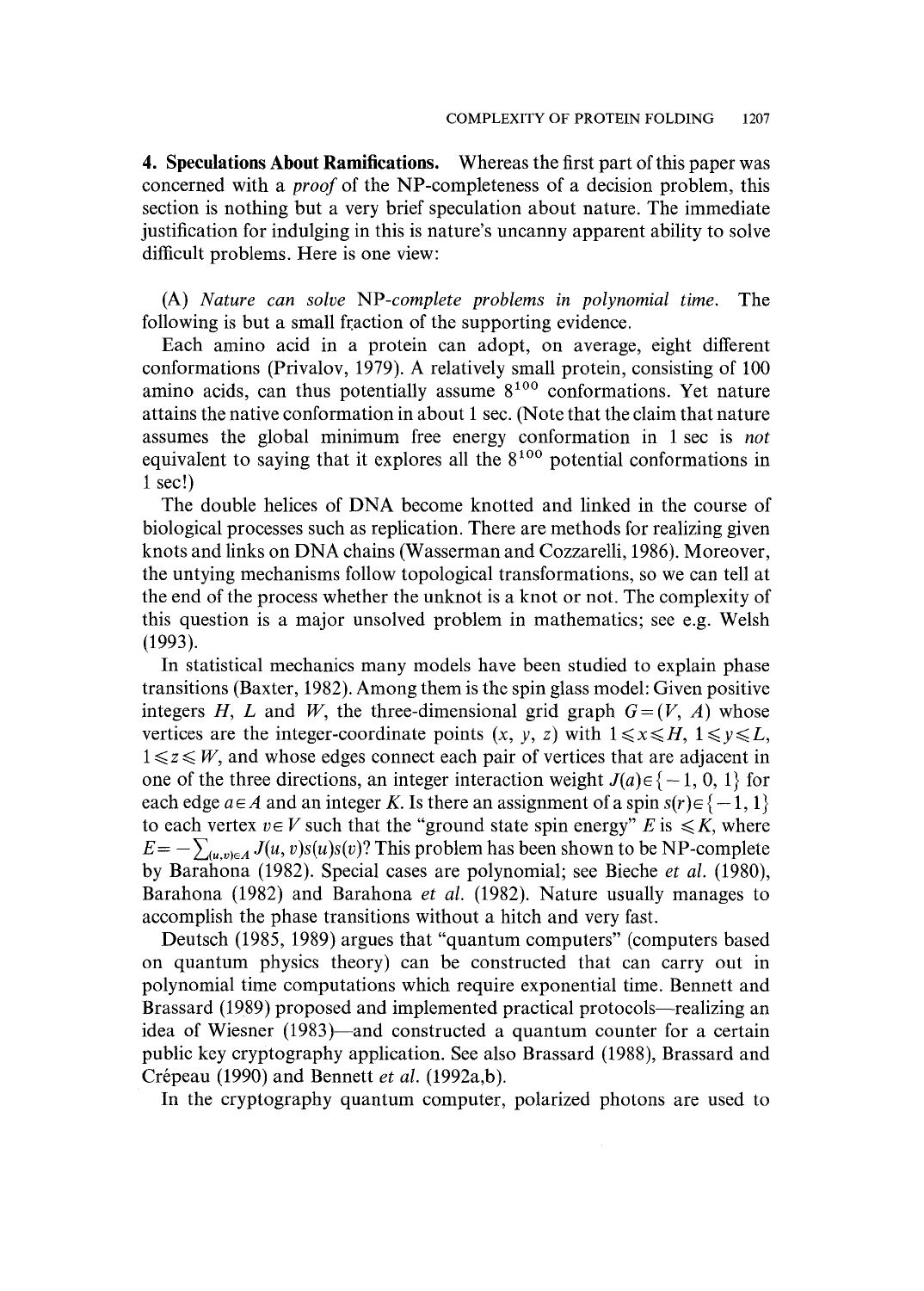transmit digital information. Single photons (with high probability) are transmitted over a communication channel in one of four polarizations. There is no complexity gain in this device, yet it makes a dent in the Turing machine model: a Turing machine  $M$  can, by eavesdropping, learn the secrets being exchanged by two interactive Turing machines  $M_1$  and  $M_2$ , without  $M_1$  and  $M<sub>2</sub>$  knowing that M has learned their secrets. However, no machine can eavesdrop on two interactive quantum machines without being detected with high probability, assuming Heisenberg's uncertainty principle, which implies that eavesdropping to single photon transmission is tantamount to tampering with it.

Due to reasons of this type it was suggested in Fraenkel (1990) to try and reverse our usual scientific endeavor: in *addition* to modeling nature, studying the models, solving them or proving them to be NP-complete, etc., try to use devices of nature, such as proteins, quantum apparatus, DNA-chains, etc. as black boxes, to which we input instances of NP-complete problems and output solutions in reasonable time. One of the problems to be faced here is the design of efficient input/output interfaces to proteins and to other devices of nature. This is a problem even for the large DNA chains (containing some  $10<sup>9</sup>$ nucleotides).

The opposite view is:

(B) *Nature functions within the Turing machine model.* How then can nature's apparent capability of solving NP-complete problems be explained without being forced to conclude  $P = NP$ ? There are different answers to this question.

- (i) Nature does not necessarily achieve *global* optimization. To this we may add, however, that often also a good stable local optimum is of interest to us.
- (ii) NP-completeness is an asymptotic property, whereas the Universe seems to be finite. Moreover, it seems that once a protein is sufficiently large it is subdivided by nature into units of smaller size, say up to 200 amino acids per unit, which fold independently! See e.g. Privalov (1982) and Janin and Wodak (1983).
- (iii) A problem  $\pi$  is polynomial if it is *universally* polynomial, i.e. if *all* its instances can be solved in polynomial time; it is NP-complete *if some* of its instances are NP-complete, although some of them may be solvable in polynomial time. In fact, NP-completeness reflects worst case behavior, but the average case behavior, under the assumption of some probability distribution, may be polynomial. Processes of nature are not necessarily universal. Thus, perhaps the natural selection of nature may help to preserve proteins with polynomial folding mechanisms and reject the others. Indeed, experiments show that some synthesized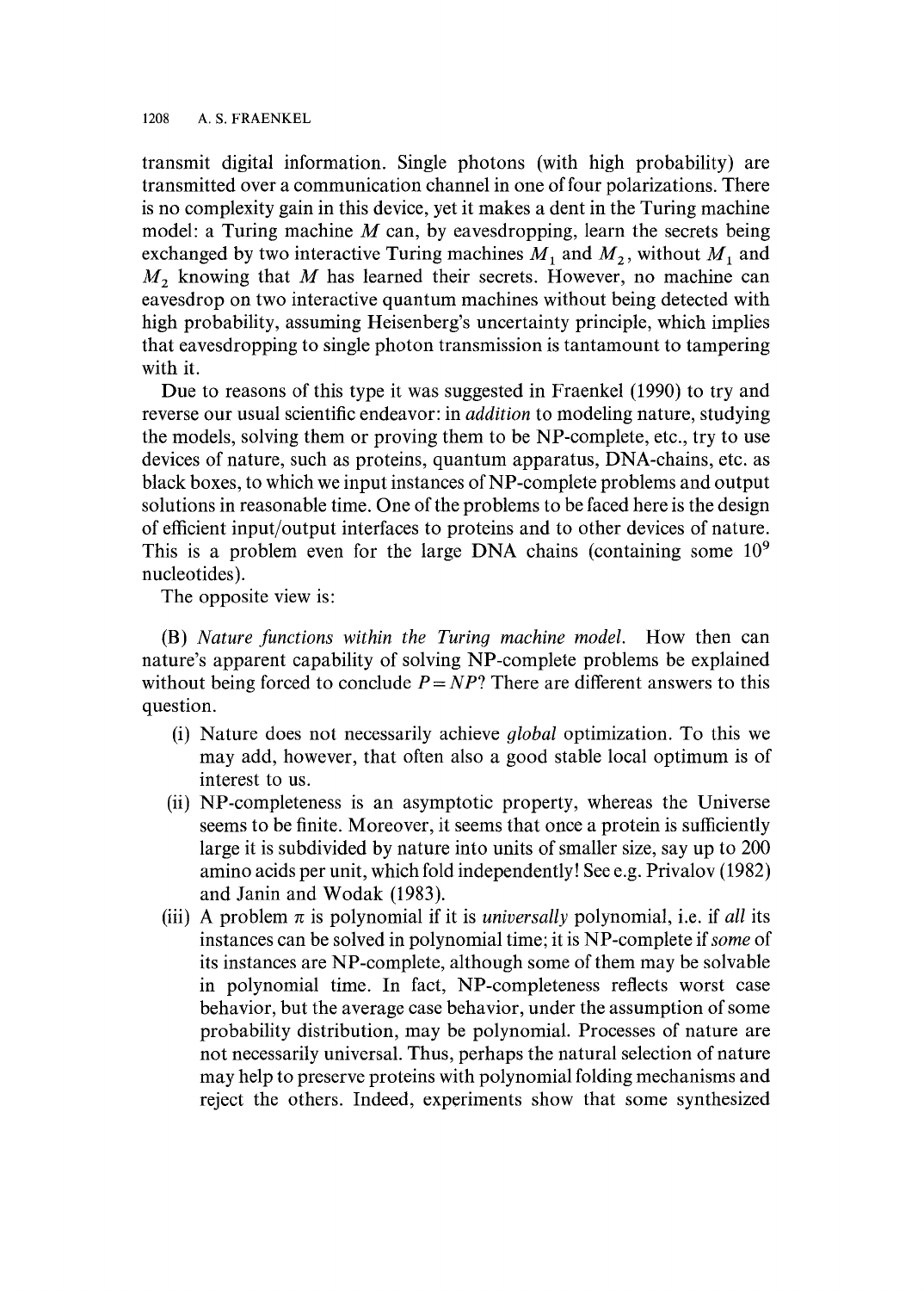proteins may fail to fold into a stable conformation. Similarly, perhaps nature creates only very few knot types in DNA helices.

(iv) The protein folding mechanism may be encoded in the protein's amino acid sequence, analogously to the genetic code of a DNA chain, but the code is still unknown. If this is the case then folding is not a search process and there is no issue of complexity.

I enjoyed conversations with Michael Levitt during 1990, when this work was done, and with Elisha Haas in 1992, when it was written up.

## **LITERATURE**

Anfinsen, C. B. 1973. Principles that govern the folding of protein chains. *Science* 181,223-230.

- Barahona, F. 1982. On the computational complexity of Ising spin glass models. *J. Phys. A: Math. Gen.* 15, 3241-3253.
- Barahona, F., R. Maynard, R. Rammal and J. P. Uhry. 1982. Morphology of ground states of two-dimensional frustration model. *J. Phys. A: Math. Gen.* 15, 673-699.
- Baxter, R. J. 1982. *Exactly Solved Models in Statistical Mechanics.* London: Academic Press.
- Bennett, C. H., F. Bessette, G. Brassard, L. Salvail and J. Smolin. 1992a. Experimental quantum cryptography. *J. Crypt.* 5, 3-28.
- Bennett, C. H. and G. Brassard. 1989. The dawn of a new era for quantum cryptography: the experimental prototype is working! *Assoc. comput. mach. SIGACT News* 20 (4), 78-82.
- Bennett, C. H., G. Brassard, C. Crépeau and M.-H. Skubiszewska. 1992b. Practical quantum oblivious transfer. *Proc. Crypt.* 91,351-366.
- Bennett, C. H., G. Brassard and N. D. Mermin. 1992. Quantum cryptography without Bell's theorem. *Phys. Rev. Lett.* 68, 557-559.
- Bieche, I., R. Maynard, R. Rammal and J. P. Uhry. 1980. On the ground states of the frustration model of a spin glass by a matching method of graph theory. *J. Phys. A: Math. Gen.* 13, 2553-2567.
- Brassard, G. 1988. *Modern Cryptology, Lecture Notes in Computer Science,* Vol. 325. New York: Springer-Verlag.
- Brassard, G. and C. Cr6peau. 1990. Quantum bit commitment and coin tossing protocols. *Proc. Crypt.* 90, 49-61.
- Deutsch, D. 1985. Quantum theory, the Church-Turing principle and the universal quantum computer. *Proc. R. Soc. London A* 400, 97-117.
- Deutsch, D. 1989. Quantum computational networks. *Proc. R. Soc. London A* 425, 73-90.
- Fraenkel, A. S. 1990. Deexponentializing complex computational mathematical problems using physical or biological systems. Technical Report CS90-30. Department of Applied Mathematics and Computer Science, Weizmann Institute of Science.
- Garey, M. R. and D. S. Johnson. 1979. *Computers and Intractability: A Guide to the Theory of NP-Completeness.* San Francisco, CA: Freeman.
- Gierasch, L. M. and J. King (Eds). 1990. *Protein Folding: Deciphering the Second Half of the Genetic Code.* Washington, D.C.: American Association for the Advancement of Science.
- Janin, J. and S. J. Wodak. 1983. Structural domains in proteins and their role in the dynamics of protein function. *Pro9. Biophys. molec. Biol.* 42, 21-78.
- Levitt, M. and S. Lifson. 1969. Refinement of protein conformations using a macromolecular energy minimization procedure. *J. molec. Biol.* 46, 269-279.
- Levitt, M. and R. Sharon. 1988. Accurate simulation of protein dynamics in solution. *Proc. natn.*  Acad. Sci. U.S.A. 85, 7557-7561.
- Privalov, P. L. 1979. Stability of proteins. Adv. Protein Chem. 33, 167-241.